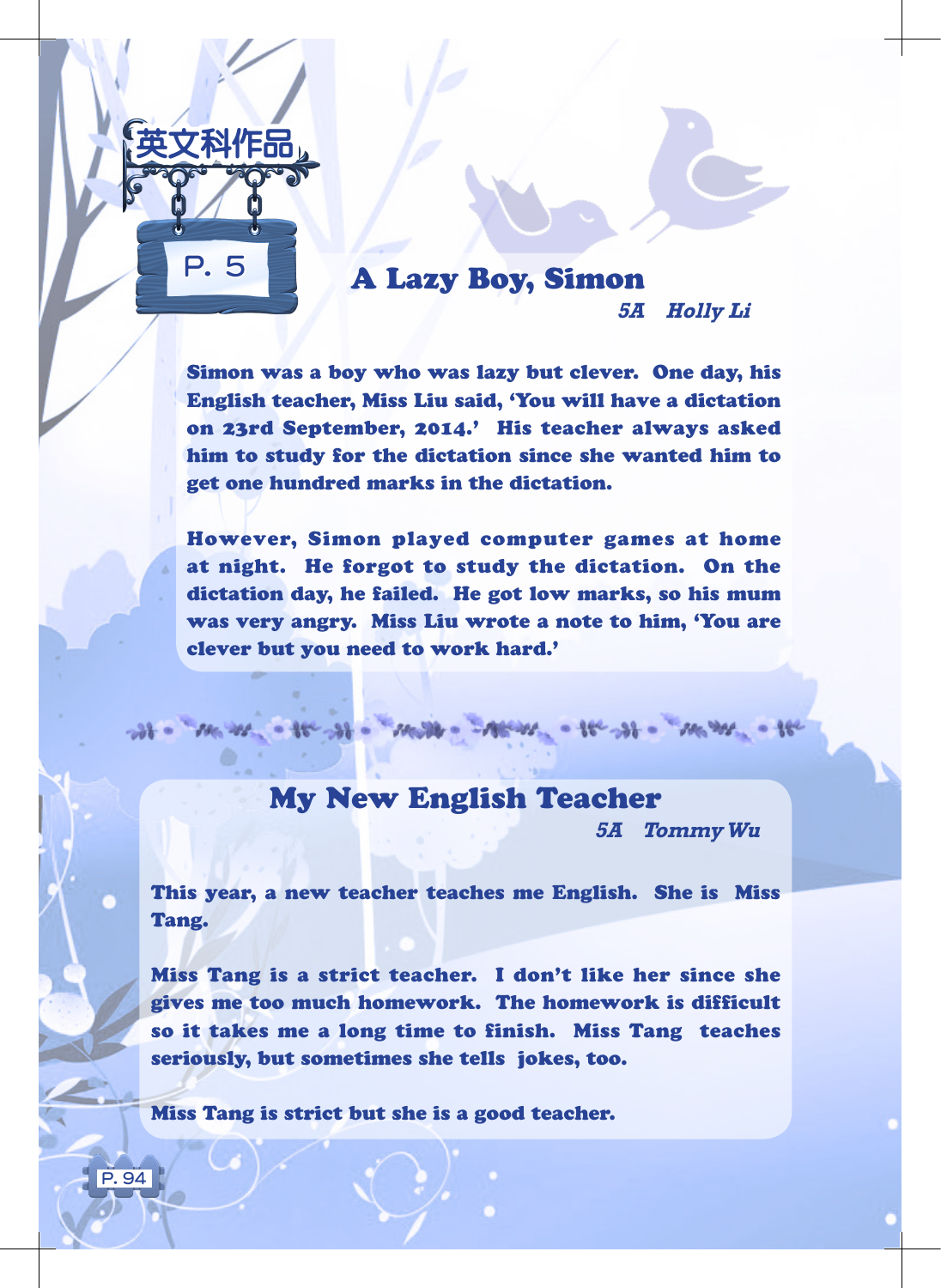

## A Myth About Chinese New Year **5A Howard Ngai**

P. 5

英文科作品

A long time ago, there was a quiet village. People lived happily together. One day, Monster Nian woke up. It ate the plants and animals. All the animals ran away. One night, Monster Nian came to the village so villagers were frightened and ran away.

One year later, an old man came to the village. He told the villagers that they needed to pick up some red paper and paste it to the door. Then they lit firecrackers and beat drums to scare Nian away.

P. 95

When Nian came, it saw the red paper and it was scared. Then the villagers lit firecrackers and beat the drums. Nian went away and it never returned to eat villagers.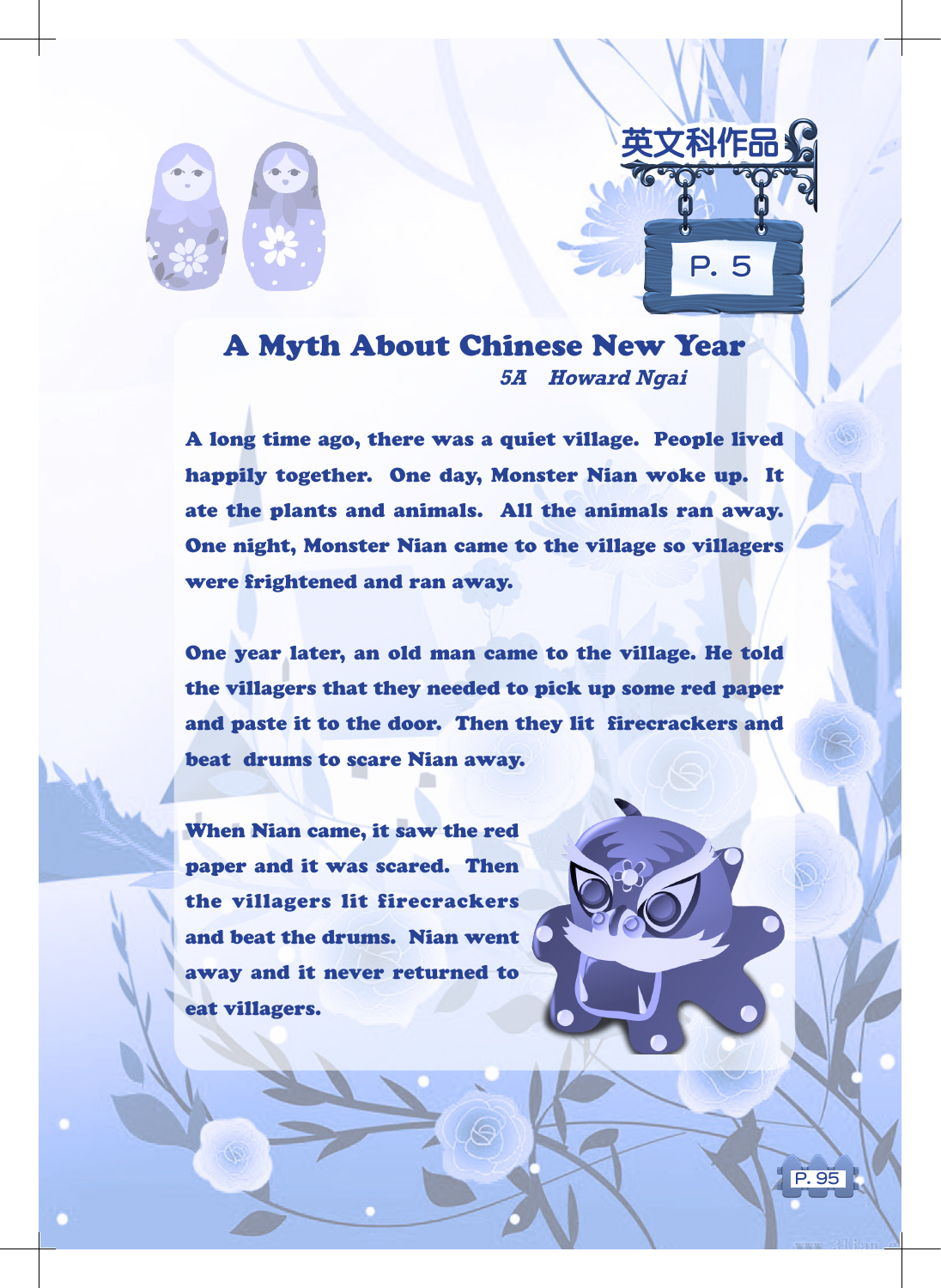

### School Newsletter

#### Johnny and Carrie bumped together Reported by Holly Li 5A

Johnny and Carrie bumped together and the salad fell yesterday at recess.

Carrie ran with a bowl of salad while Johnny was heading downstairs. Then, Johnny bumped into Carrie while she was running. After that, the salad fell and Johnny and Carrie got dirty with the salad dressing.



Next, Carrie cried loudly since she got dirty and Johnny said that he was so sorry. After a few minutes, Carrie said, 'I am sorry too. If I do not run, it will not happen.'

Luckily, nobody was hurt. However, the teacher was angry since they spilled the salad and made the uniform dirty.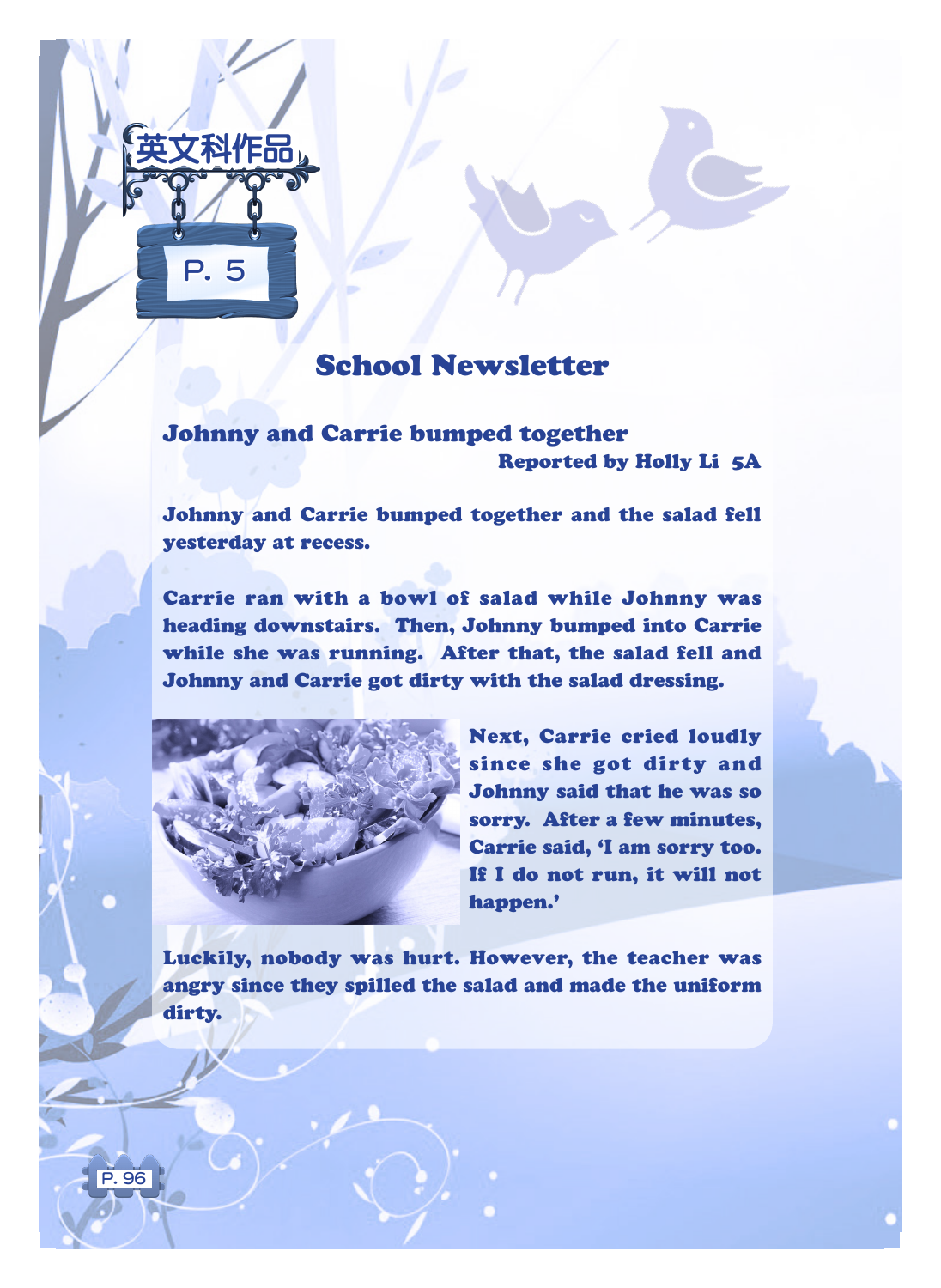



#### Church is Love **5A Joshua Mui**

Church is a place full of trust, Love, peace, warmth and fun. Church is the place we get together, To worship God.

Here we sing songs,

Here we read the Bible,

We join the fellowship,

We have joy.

Church is the place we get together,

Our wonderful church.

Home is Love **5A Matthew So**

P. 5

科作品

Home's a place full of love and energy,

Warmth, interest and comfort,

Home's the place we get together,

To smile and to cry.

Here we play,

Here we sleep,

We take a bath,

Play card games.

Home's the place we get together,

Our loving home.

P. 97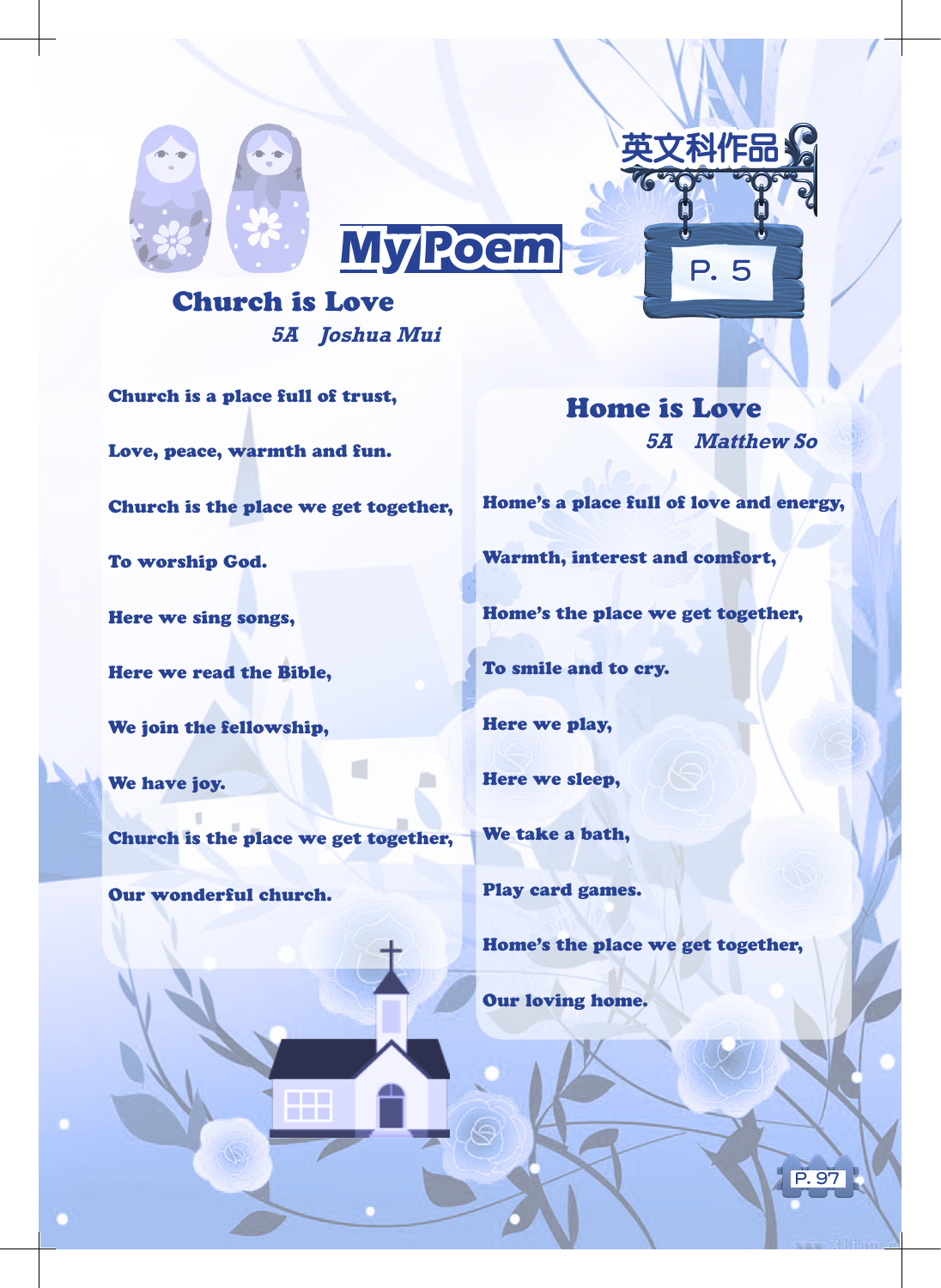

## My School Picnic

**5A Carl Chen**

It was sunny and warm so it was very good for having a school picnic. I went to Sai Kung Country Park where I have been there before. I went there with Miss Tang who was my English teacher and my classmates who like school picnics, too.

I walked to Sai Kung Country Park after I took the school bus. We ate food before we played games. I preferred eating fish balls, steak and sausages to eating beef balls, chicken wings and mushrooms. I preferred drinking juice to soft drinks.

> Then, we played hide and seek and played badminton. The game I liked most was playing badminton since it was relaxing.

> Today I was happy since I ate a lot of tasty food and played interesting games.

P. 98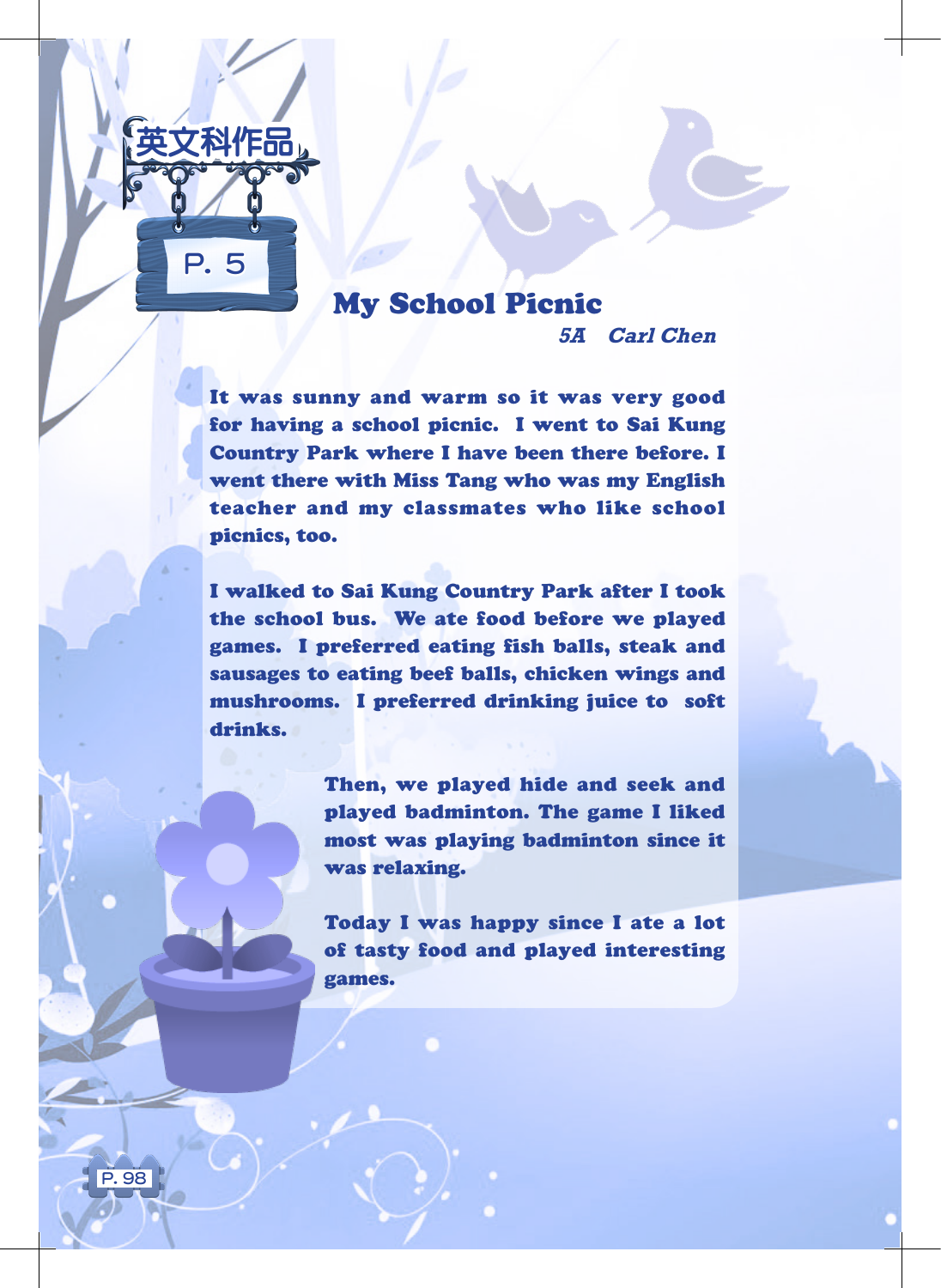



My name is Howard Ngai. I was born in 2004. I am a primary student from Hong Kong. I have studied in the primary school since 2010.

I am an intelligent and brave person. When I was a child, I learned from the news that people played football as a career. I want to be a football player.

I studied hard to become a football player. I have joined the football team since 2014. When I learned from my classmate that a football team needed to recruit new members, I decided to join the team.

I am happy because I can join the football team. This is a fun team. I will stay in it.

P. 99

 $\overline{\mathbf{5}}$ 

英文科作品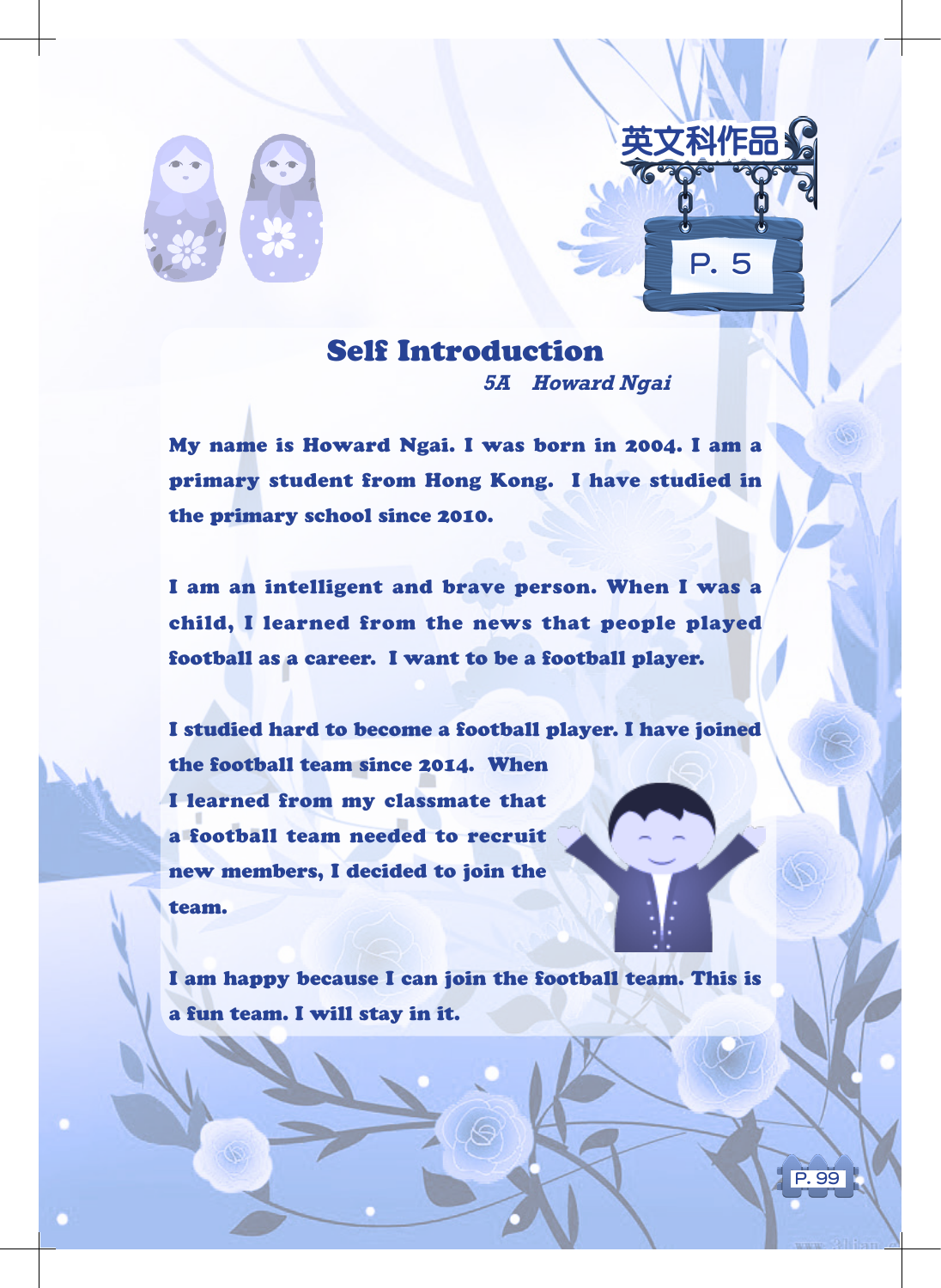

# **Summer Holiday Diary**

#### **5B Kitty Yiu**

15th August, 2014 Sunny and hot

Today, my mother, father and I went to the beach. First, we went to a supermarket and bought some snacks. Then, we went to the bus station. When we arrived at the beach, I changed my swimming suit. I jumped into the sea. The water was so cold but I was so happy and excited. I was tired and hungry, so I ate some snacks. I built a sandcastle. We had lots of fun today.

<u> ಬಂಬಲಿ ಸಂಸಂಸಂಸಂಸಂ</u>

**5B Kitty Yiu**

24th August, 2014 Sunny

 $\overline{P}$ . 100

Today, Mum and I went to Ocean Park. Since Mum gave a gift for my birthday, I was happy. First, we ate hamburgers in a fast food shop. Then, we rode on a roller coaster. We were excited. Next, we watched the dolphins and pandas. They were cute. We took a lot of pictures. Finally, we watched jellyfish and sharks in the aquarium.

Mum and I had a great time in Ocean Park. I am really looking forward to going there next time.